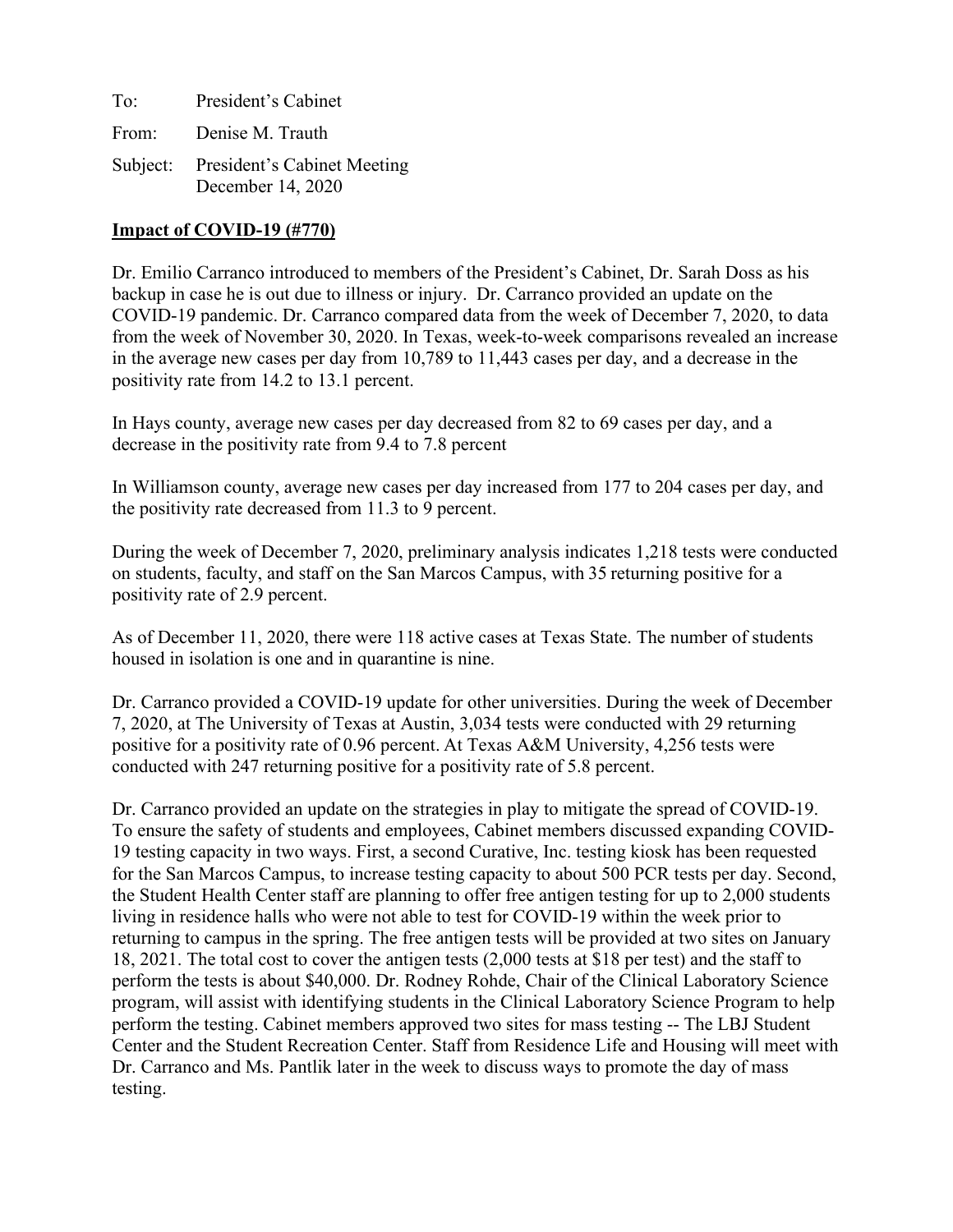Dr. Carranco provided an update on COVID-19 vaccine distribution. On December 11, 2020, the U. S. Food and Drug Administration issued the first emergency use authorization for the Pfizer-BioNTech COVID-19 Vaccine. The initial distributions were small. For example, Hays county received 975 doses in the first distribution. Distributions are expected to continue to be small for the next two months; larger allocations are expected in February or March 2021. The vaccine is expected to be available to priority groups prior to May 2021, and to the general population beginning in May 2021.

While the Texas Department of State Health Services has established prioritization guidelines for vaccine allocation, Texas State will need to determine internal priority groups in the event that Texas State does not receive enough doses to cover all of the targeted groups. With more than 5,000 faculty and staff on Texas State campuses, Cabinet members began a preliminary discussion about who will be the first to receive the vaccine if the supply is limited. Dr. Carranco proposed to develop a priority list, based on guidelines established by the Center for Disease Control and Prevention and the Texas Department of State Health Services. Provost Bourgeois recommended that faculty and staff who are working in-person on campuses be included in the first group of essential workers. Initial groups include health care personnel with potential or indirect exposure to COVID-19 and custodians who support their units; first responders in the University Police Department; and frontline/essential workers, such as those who provide inperson instruction or support services.

Dr. Carranco named potential sites for vaccinating 1,000 to 4,000 people per day. Cabinet members tentatively approved using the LBJ Student Center Grand Ballroom for mass vaccinations and the second LBJ Student Center Ballroom for intake and waiting. Given that the ballrooms served as remote learning computers labs in fall 2020, President Trauth asked Mr. Pierce to explore the feasibility of moving the labs or identifying other labs on the San Marcos Campus to meet students' remote learning needs.

Dr. Carranco described the current process of how the flu vaccine is administered on the campuses. To speed up the check-in process for the COVID-19 vaccine, Dr. Carranco will explore the possibility of developing a scheduling app.

Dr. Carranco described the operational costs that will be associated with mass vaccination. The Federal government currently allows a vaccine administration charge to be assessed and billed to insurance companies. Cabinet members asked Dr. Carranco to verify federal guidelines and work on messaging.

Dr. Carranco continued the discussion from a previous Cabinet meeting on the validity of using a smell test to indicate whether an individual may have COVID-19. In a previous meeting, it was suggested that a scent be added to the sanitizers in dispensing stations and encourage users to perform a smell check. Since then, Dr. Carranco learned that scents cannot be added to the sanitizers. Cabinet members agreed that the smell test is a viable screening tool. Mr. Algoe discussed developing campaign materials raising awareness that a sudden loss of the sense of smell is one of the earliest signs and best predictors of COVID-19.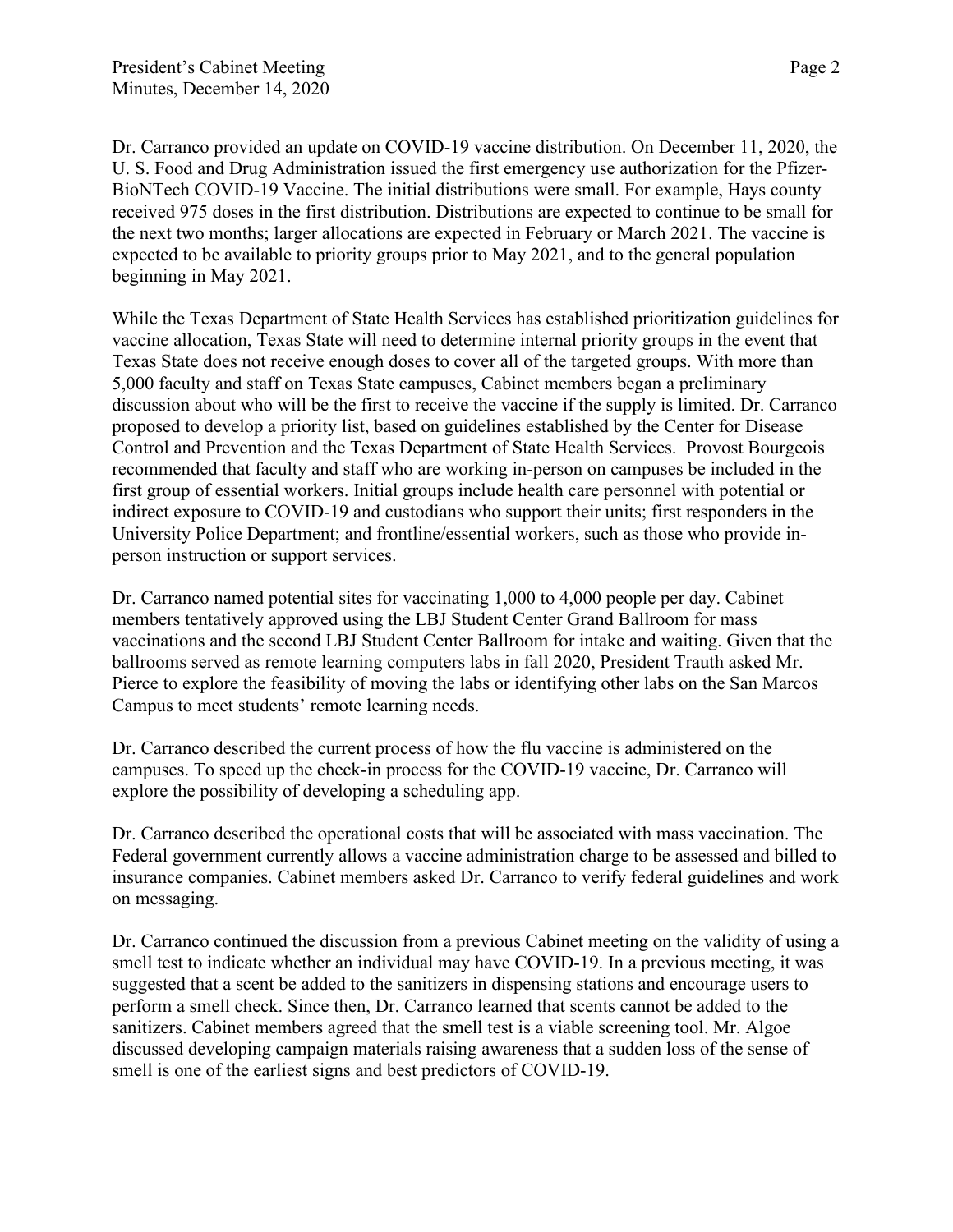Dr. Carranco and Dr. Lloyd discussed the need to operationalize a plan for communicating information about COVID-19 during spring 2021. Dr. Lloyd will work with Dr. Carranco, Ms. Sandy Pantlik, Assistant Vice President for University Communications, and Mr. Elias Martinez, Assistant Vice President for University Marketing, to develop a COVID-19 communications plan for spring 2021 that will include biweekly COVID-19 updates, a beginning of the semester letter from President Trauth to the university community, and ways to message important aspects of the roadmap, and address the following topics: the revised health and safety measures, the revised quarantine protocol, the importance of testing, residence hall student testing, the importance of Bobcat Trace/contact tracing, smell test for screening, vaccination plan and priorities, employee training, and important information for supervisors.

Dr. Lloyd sought clarification about several COVID-19 related items:

- The process for seeking approval for business-related travel in the spring 2021 will be the same as it was in the fall 2020. Requests must include strict operating procedures and are approved by the divisional vice president on a case-by-case basis. Approved travel will primarily be limited to research-related travel.
- Close contacts will be instructed to quarantine for 10 days; student-athletes identified as close contacts may get out of quarantine after seven days with a negative test result.
- Students, faculty, and staff, who travel domestically and internationally, will be directed to follow current CDC [travel](https://www.cdc.gov/coronavirus/2019-ncov/travelers/index.html) guidelines
- A decision on the status of Education Abroad programs during summer 2021 has yet to be made. Provost Bourgeois is monitoring how quickly and successfully the rollout of the vaccine occurs.
- During the winter break, the Dashboard will be updated weekly and contact tracers will be available even though the Curative, Inc. will not be conducting tests on the campuses.

Dr. Lloyd discussed inquiries from Staff Council regarding remote work for spring 2021. Cabinet members agreed that, for the most part, university operations in the spring 2021 will look like fall 2020. There is not a one-size-fits-all solution. While divisional vice presidents have the discretion to make adjustments based on need, all supervisors are encouraged to work with their employees to adapt and remain flexible during the pandemic.

## **Inclusion and Diversity (#747)**

Dr. Silva provided a fall update from the Council for Inclusive Excellence (CIE) and guest Dr. Benn discussed the Council's spring 2021 initiatives. During fall 2020, the Council members completed a survey to generate ideas and provide feedback related to topics and initiatives for spring 2021; drafted institutional definitions for equity, diversity, and inclusion; reviewed, provided feedback, and endorsed a restorative justice initiative in support of student concerns; recommended adding the letter A to the DE&I acronym, such that DEIA would stand for diversity, equity, inclusion, and accessibility; and endorsed adding CIE priorities to the Institutional Inclusive Excellence (IIE) Strategic Plan.

For spring 2021, the Council will develop specific objectives to be added to the IIE strategic plan, continue a discussion on Universal Design, review Bring It Up Bobcats 2020 Report and discuss strategies to address emerging themes, and review and provide feedback to: the Elections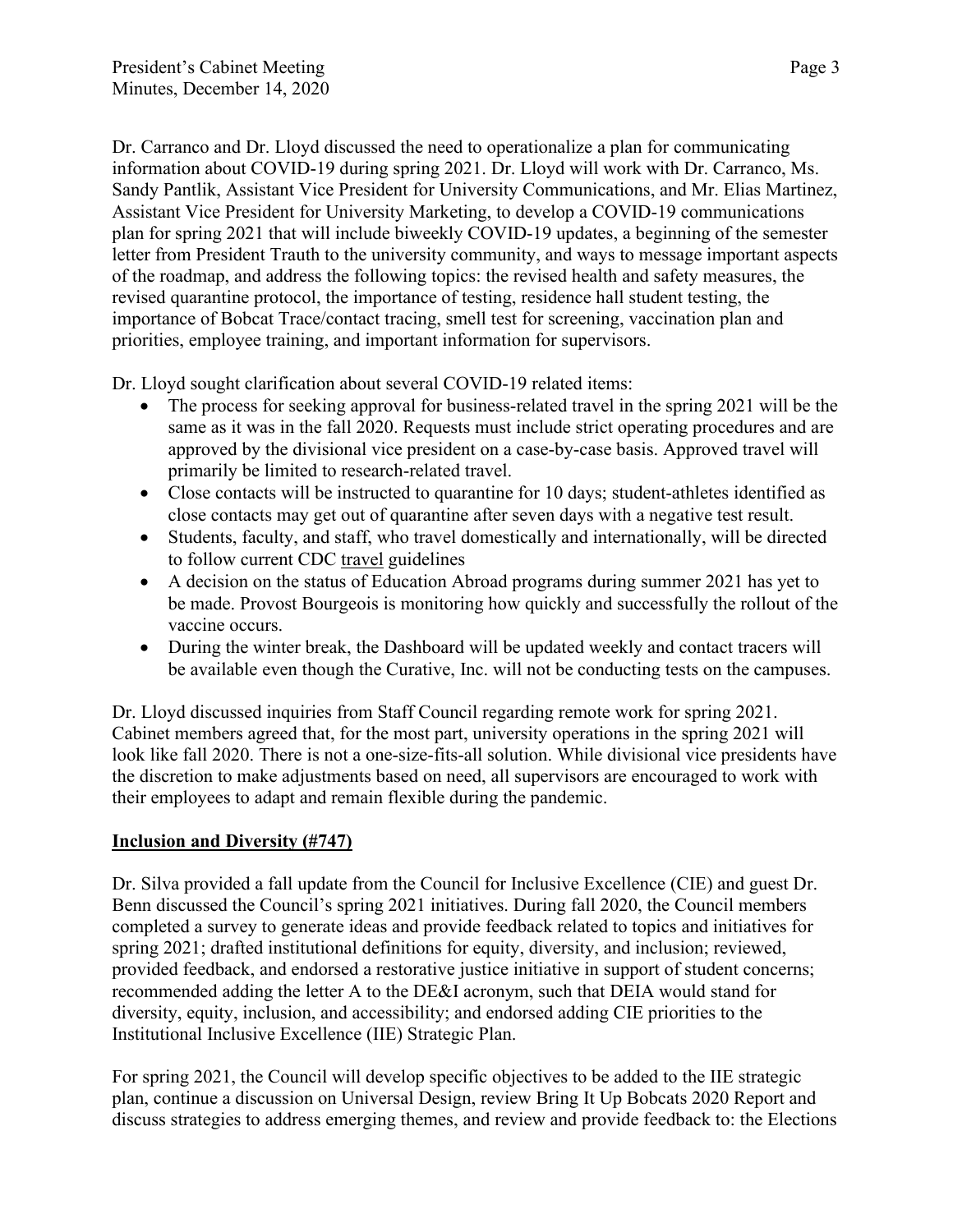Task Force final report; the Naming Committee's recommendations; the DE&I Training Task Force's recommendations; and the Affirmative Action Plan.

# **Campus Recreation**

Dr. Cavitt shared a proposal from Campus Recreation seeking approval to expand services in spring 2021. With the caveat that strict protocols are in place and enforced, Cabinet members approved American Red Cross classes for employees, guest sales, swim lessons (capped at eight participants), an adventure trip program, group exercise passes, climbing center memberships, and outdoor intramural events/sports clubs (capped at 10 participants). Cabinet members did not approve hosting events open to outside guests.

# **RTA 2/1/21 Dr. Hernandez to provide an update on the expanded services offered by Campus Recreation at the beginning of spring 2021.**

# **Board of Regents Follow-Up (#57)**

Mr. Algoe summarized the motions approved at the December 2020 Board of Regents meeting, including but not limited to the approval of the design development documents for the Infrastructure Research Laboratory, contracts for janitorial products and supplies, contracts for promotional and branded items, and a contract involving the Edwards Aquifer Authority, City of San Marcos, and Texas State concerning the Edwards Aquifer Authority Habitat Conservation Plan Program.

## **Chancellor's Meeting with the Presidents Follow-Up (#623)**

President Trauth reviewed topics from the December 2020 Board of Regents meeting. Though it is unclear what changes the  $87<sup>th</sup>$  Texas Legislature will make to funding of public institutions of higher education, TSUS component institutions were encouraged to begin preparing for an additional five percent budget cut. President Trauth discussed how Regents will be informed about contracts prior to their submission as a Board motion.

## **President's Update (#556)**

This item was not discussed.

#### **Significant Issues (#01)**

Provost Bourgeois announced that Mr. Cyrus Cassells is a finalist for the Texas Poet Laureate.

Provost Bourgeois announced that the Commission on Accreditation of Athletic Training Education (CAATE) has voted to grant 10 years of Continuing Accreditation to the Professional Athletic Training Program at Texas State.

Provost Bourgeois lauded the efforts of Associate Vice President Sriraman Vedaraman, the commencement planning team, and all other Texas State faculty and staff who participated in the